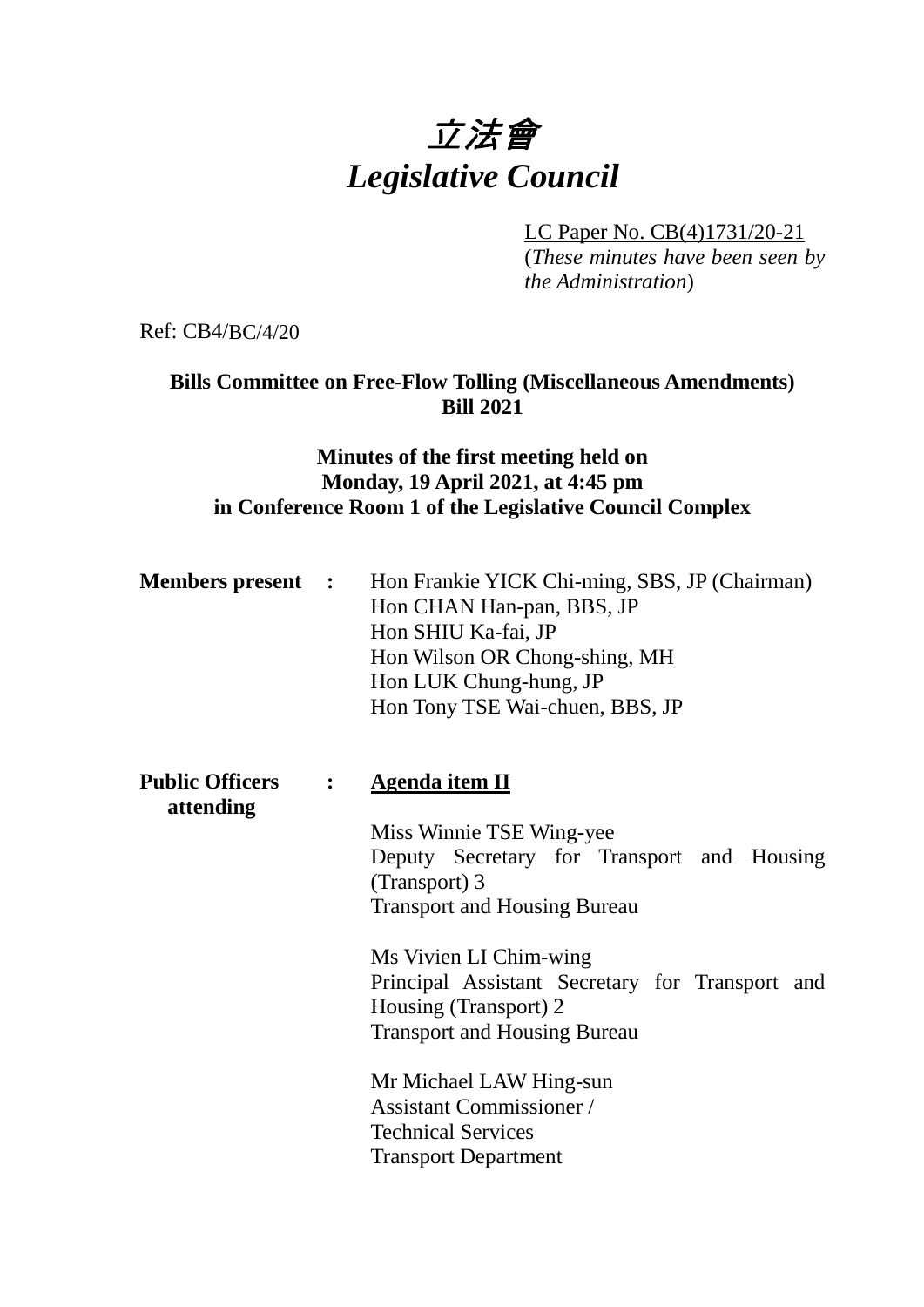|                             | Mr Patrick WONG Chi-kwong<br><b>Assistant Commissioner</b> /<br><b>Management and Paratransit</b><br><b>Transport Department</b>     |
|-----------------------------|--------------------------------------------------------------------------------------------------------------------------------------|
|                             | Ms Amy LEE Mei-fung<br>Principal Transport Officer /<br>Management<br><b>Transport Department</b>                                    |
|                             | Ms Polly CHAN Siu-mui<br><b>Chief Transport Officer/</b><br><b>Infrastructure Management Planning</b><br><b>Transport Department</b> |
|                             | Mr George FONG Shung-kit<br>Senior Engineer / Smart Mobility 3<br><b>Transport Department</b>                                        |
|                             | Miss Betty CHEUNG Yuet-wah<br><b>Senior Assistant Law Draftsman</b><br>Department of Justice                                         |
|                             | Miss Celia HO Wai-kwan<br>Government Counsel<br>Department of Justice                                                                |
| <b>Clerk in attendance:</b> | Ms Sophie LAU<br>Chief Council Secretary (4)2                                                                                        |
| <b>Staff in attendance:</b> | Mr Alvin CHUI<br><b>Assistant Legal Adviser 3</b>                                                                                    |
|                             | Ms Angela CHU<br>Senior Council Secretary (4)2                                                                                       |
|                             | Miss Mandy LAM<br>Legislative Assistant (4)2                                                                                         |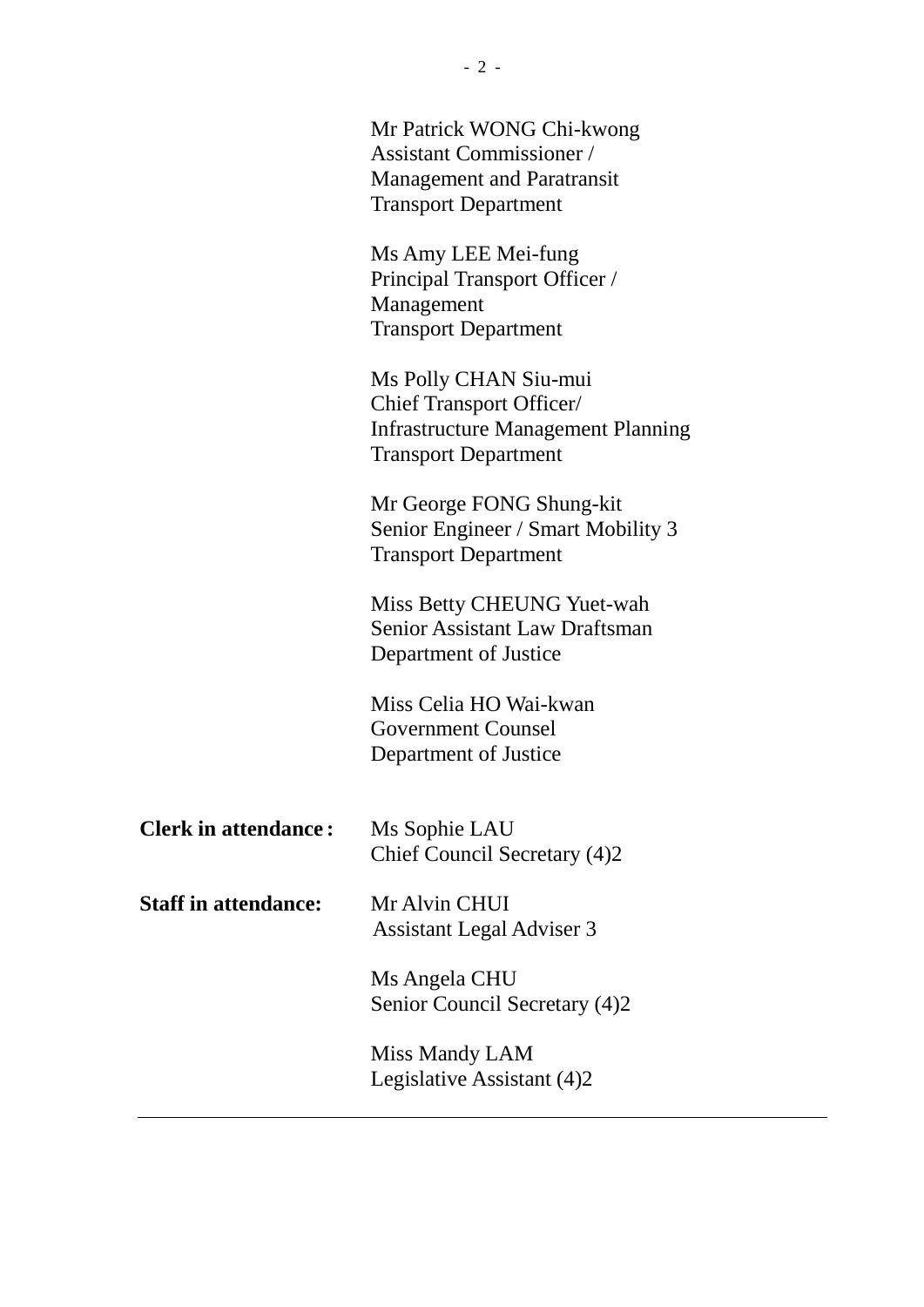Action

#### **I. Election of Chairman**

Mr Frankie YICK, the member who had the highest precedence among members of the Bills Committee present at the meeting, presided over the election of the Chairman of the Bills Committee. He invited nominations for the chairmanship.

2. Mr CHAN Han-pan nominated Mr Frankie YICK and the nomination was seconded by Mr Wilson OR. Mr Frankie YICK accepted the nomination. There being no other nominations, Mr Frankie YICK was declared Chairman of the Bills Committee.

3. Members decided that there was no need to elect a Deputy Chairman for the Bills Committee.

## **II. Meeting with the Administration**

(File Ref: THB(T)CR 1/4651/2019, LC Paper Nos. CB(3)418/20-21, LS60/20-21, CB(4)819/20-21(01)-(04))

4. The Bills Committee deliberated (index of proceedings in the **Annex**).

#### **III. Any other business**

5. There being no other business, the meeting ended at 6:30 pm.

Council Business Division 4 Legislative Council Secretariat 9 November 2021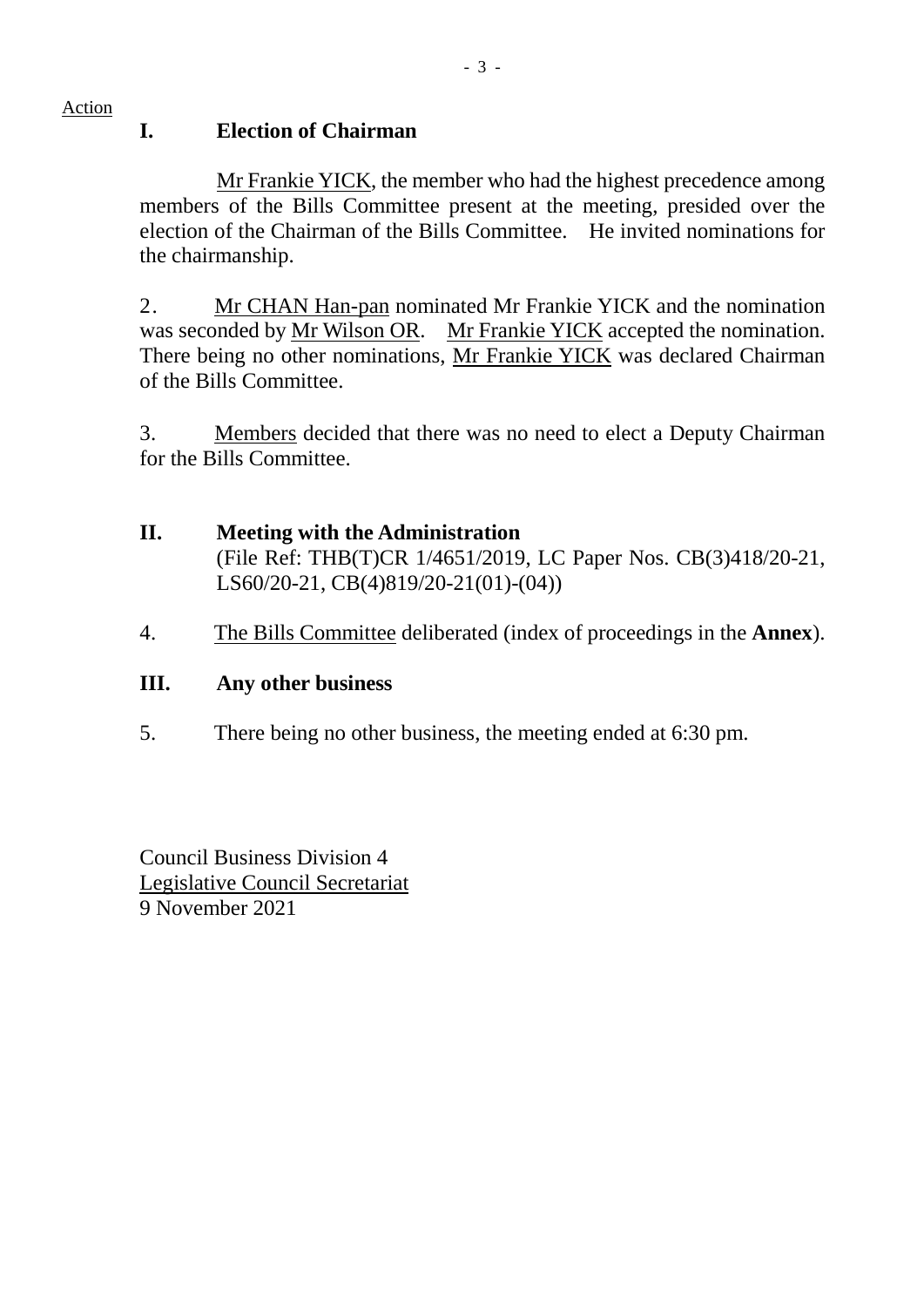#### **Annex**

#### **Bills Committee on Free-Flow Tolling (Miscellaneous Amendments) Bill 2021**

#### **Proceedings of the first meeting Monday, 19 April 2021, at 4:45 pm in Conference Room 1 of the Legislative Council Complex**

| <b>Time</b><br>marker                | <b>Speaker</b>                                   | Subject(s)                                                                                                                                                                                                | <b>Action required</b> |  |
|--------------------------------------|--------------------------------------------------|-----------------------------------------------------------------------------------------------------------------------------------------------------------------------------------------------------------|------------------------|--|
| Agenda Item I - Election of Chairman |                                                  |                                                                                                                                                                                                           |                        |  |
| $000604 -$                           | Mr Frankie YICK                                  | Election of Chairman.                                                                                                                                                                                     |                        |  |
| 000728                               | Mr CHAN Han-pan                                  |                                                                                                                                                                                                           |                        |  |
|                                      | Agenda Item II - Meeting with the Administration |                                                                                                                                                                                                           |                        |  |
| $000729 -$                           | Chairman                                         | Briefing by the Administration on the objectives                                                                                                                                                          |                        |  |
| 001835                               | Administration                                   | and main points of the Free-Flow Tolling<br>(Miscellaneous Amendment) Bill 2021 ("the Bill").                                                                                                             |                        |  |
| $001836 -$<br>002542                 | Chairman<br>Mr LUK Chung-hung<br>Administration  | Discussion on the re-deployment of toll collectors<br>after the implementation of free-flow tolling system<br>("FFTS").                                                                                   |                        |  |
| $002543 -$<br>003304                 | Chairman<br>Mr Tony TSE<br>Administration        | Views expressed on the implementation of FFTS<br>and arrangement relating to the "empty taxi lane" at<br>the Eastern Harbour Crossing.                                                                    |                        |  |
| $003305 -$<br>003916                 | Chairman<br>Mr Wilson OR<br>Administration       | Views expressed by the transport trades regarding<br>implementation of FFTS and discussion on<br>implementation timetable and development of more<br>smart mobility initiatives.                          |                        |  |
| $003917 -$<br>004205                 | Chairman<br>Administration                       | Views expressed by the transport trades regarding<br>the grace period allowed for the payment of toll<br>under FFTS.                                                                                      |                        |  |
| $004206 -$<br>004807                 | Chairman<br>Mr LUK Chung-hung<br>Administration  | Discussion on provision of financial compensation<br>to the affected employees such as toll collectors<br>upon implementation of FFTS.                                                                    |                        |  |
| $004808 -$<br>005343                 | Chairman<br>Mr Tony TSE<br>Administration        | Discussion on phased implementation of FFTS and<br>benefits that it would bring.                                                                                                                          |                        |  |
| $005344 -$<br>005944                 | Chairman<br>Mr LUK Chung-hung<br>Administration  | Issues relating to the splitting of tolls between<br>vehicle owners and drivers and relating to the usage<br>of toll tags.                                                                                |                        |  |
| $005945 -$<br>011905                 | Chairman<br>Mr Tony TSE<br>Administration        | Further discussion on implementation timetable and<br>benefits of FFTS. Discussion on issues relating to<br>toll collection and recovery mechanism, toll tags<br>and relevant administrative arrangement. |                        |  |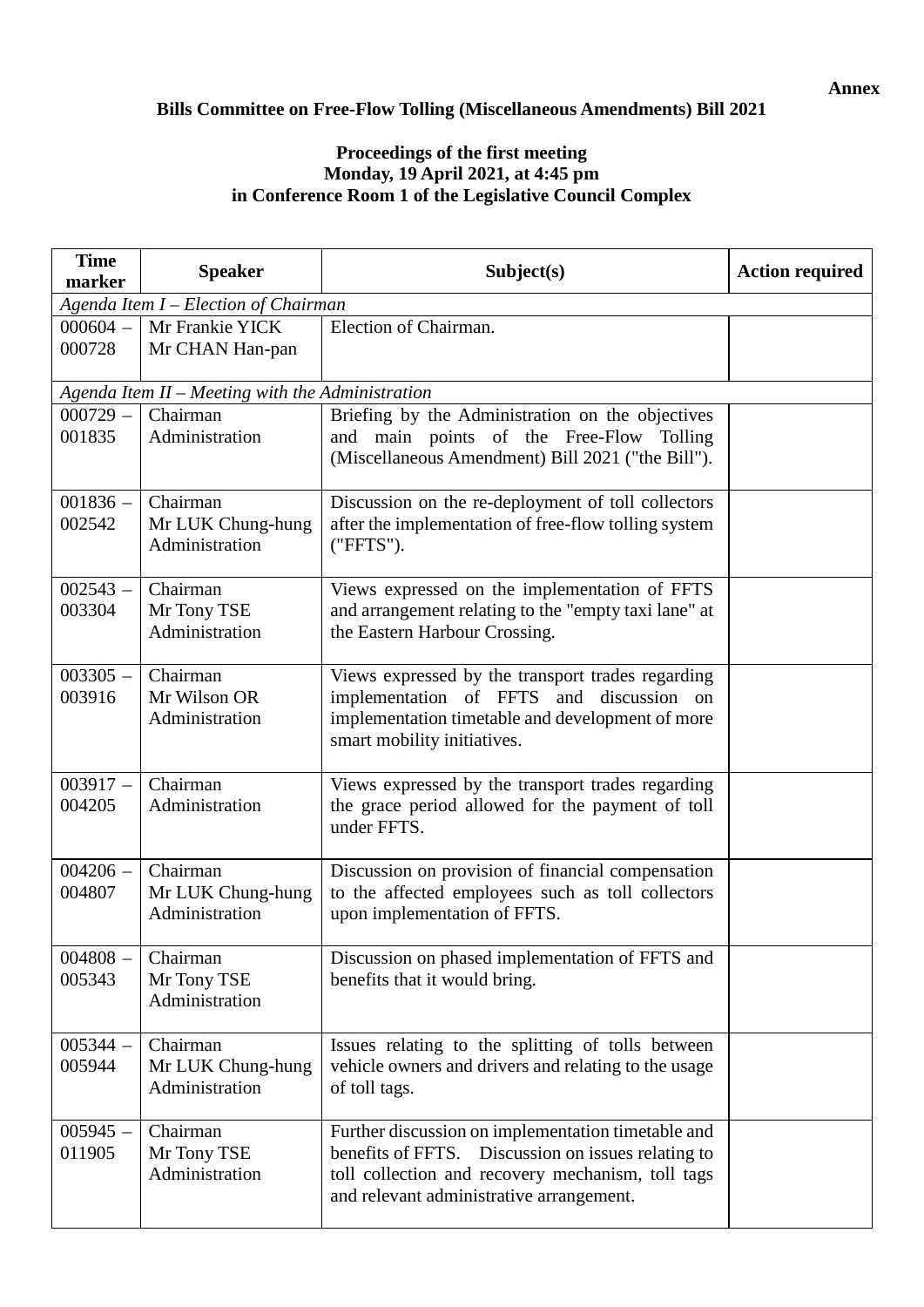| <b>Time</b><br>marker | <b>Speaker</b>                              | Subject(s)                                                                                                                                                                                                                                                                                                                                                                                                                                                                                                                                                                                                                                                                                                                                                                                      | <b>Action required</b> |
|-----------------------|---------------------------------------------|-------------------------------------------------------------------------------------------------------------------------------------------------------------------------------------------------------------------------------------------------------------------------------------------------------------------------------------------------------------------------------------------------------------------------------------------------------------------------------------------------------------------------------------------------------------------------------------------------------------------------------------------------------------------------------------------------------------------------------------------------------------------------------------------------|------------------------|
| $011906 -$<br>012200  | Chairman<br>Administration                  | Clause-by-clause examination of the Bill<br>Part $1$ – Preliminary                                                                                                                                                                                                                                                                                                                                                                                                                                                                                                                                                                                                                                                                                                                              |                        |
|                       |                                             | Clause $1 -$ Short title and commencement                                                                                                                                                                                                                                                                                                                                                                                                                                                                                                                                                                                                                                                                                                                                                       |                        |
|                       |                                             | Clause 2 - Enactments amended                                                                                                                                                                                                                                                                                                                                                                                                                                                                                                                                                                                                                                                                                                                                                                   |                        |
| $012201 -$<br>012326  | Chairman<br>Administration                  | Amendments<br>Tunnels<br>Part<br>2<br>Road<br>$\overline{\phantom{0}}$<br>to<br>(Government) Ordinance (Cap. 368)                                                                                                                                                                                                                                                                                                                                                                                                                                                                                                                                                                                                                                                                               |                        |
|                       |                                             | Clause 3 – Long title amended                                                                                                                                                                                                                                                                                                                                                                                                                                                                                                                                                                                                                                                                                                                                                                   |                        |
|                       |                                             | Clause $4$ – Part 1 heading added                                                                                                                                                                                                                                                                                                                                                                                                                                                                                                                                                                                                                                                                                                                                                               |                        |
| $012327 -$<br>012329  | Chairman<br>Administration                  | <u> Clause 5 – Section 2 amended (interpretation)</u>                                                                                                                                                                                                                                                                                                                                                                                                                                                                                                                                                                                                                                                                                                                                           |                        |
|                       |                                             | (The Administration explained that the<br>proposed amendments to section 2 of Cap.<br>368, as set out in Clause 5, broadly<br>corresponded to the proposed amendments<br>to section 2 of the Tsing Sha Control Area<br>Ordinance (Cap. 594), as set out in Clause<br>37.                                                                                                                                                                                                                                                                                                                                                                                                                                                                                                                        |                        |
|                       |                                             | Clause $6 - Section 3$ amended (application)                                                                                                                                                                                                                                                                                                                                                                                                                                                                                                                                                                                                                                                                                                                                                    |                        |
|                       |                                             | $Clause 7 - Part 2 heading added$                                                                                                                                                                                                                                                                                                                                                                                                                                                                                                                                                                                                                                                                                                                                                               |                        |
| $012900 -$<br>013636  | Chairman<br>Legal Adviser<br>Administration | Clause $8 -$ Sections 6, 7 and 8 substituted<br><u>Clause 9 – Part 3 heading, section 8B and Part 4</u><br>heading added<br>(The Administration explained that the<br>proposed section 8B of Cap. 368, as set out<br>in Clause 9, broadly corresponded to the<br>proposed section 8A to Cap. 594, as set out<br>in Clause $40.$ )<br>Enquiry was made on whether the Administration<br>would allow the co-existence of different toll<br>collection modes for traffic flow in the same<br>direction of a Tolled Tunnel. The Administration<br>replied that for traffic flow in the same direction,<br>only one single mode of toll collection would be<br>adopted (i.e. either booth mode or boothless mode)<br>and the two modes would not co-exist for traffic<br>flow in the same direction. |                        |